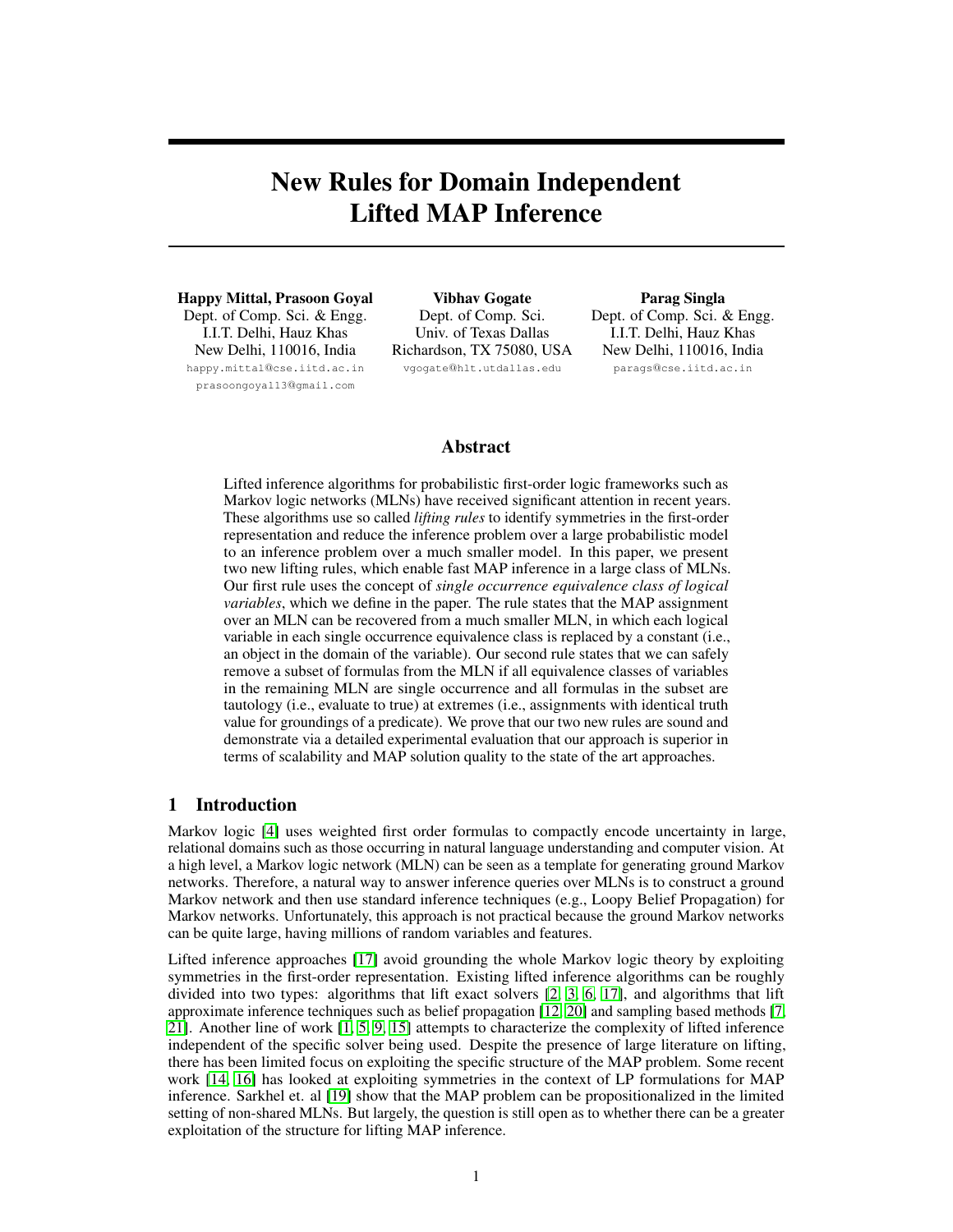In this paper, we propose two new rules for lifted inference specifically tailored for MAP queries. We identify equivalence classes of variables which are single occurrence i.e., they have at most a single variable from the class appearing in any given formula. Our *first rule for lifting* states that MAP inference over the original theory can be equivalently formulated over a reduced theory where every single occurrence class has been reduced to a unary sized domain. This leads to a general framework for transforming the original theory into a (MAP) equivalent reduced theory. Any existing (propositional or lifted) MAP solver can be applied over this reduced theory. When every equivalence class is single occurrence, our approach is domain independent, i.e., the complexity of MAP inference does not depend on the number of constants in the domain. Existing lifting constructs such as the decomposer [6] and the non-shared MLNs [19] are special cases of our single occurrence rule.

When the MLN theory is single occurrence, one of the MAP solutions lies at extreme, namely all groundings of any given predicate have identical values (true/false) in the MAP assignment. Our *second rule for lifting* states that formulas which become tautology (i.e., evaluate to true) at extreme assignments can be ignored for the purpose of MAP inference when the remaining theory is single occurrence. Many difficult to lift formulas such as symmetry and transitivity are easy to handle in our framework because of this rule. Experiments on three benchmark MLNs clearly demonstrate that our approach is more accurate and scalable than the state of the art approaches for MAP inference.

## 2 Background

A first order logic [18] theory is constructed using the constant, variable, function and predicate symbols. Predicates are defined over terms as arguments where each term is either a constant, or a variable or a function applied to a term. A formula is constructed by combining predicates using operators such as ¬, ∧ and ∨. Variables in a first-order theory are often referred to as Logical Variables. Variables in a formula can be universally or existentially quantified. A Knowledge Base (KB) is a set of formulas. A theory is in Conjunctive Normal Form (CNF) if it is expressed as a conjunction of disjunctive formulas. The process of (partial) grounding corresponds to replacing (some) all of the free variables in a predicate or a formula with constants in the theory. In this paper, we assume function-free first order logic theory with Herbrand interpretations [18], and that variables in the theory are implicitly universally quantified.

Markov Logic [4] is defined as a set of pairs  $(f_i, w_i)$ , where  $f_i$  is a formula in first-order logic and  $w_i$  is its weight. The weight  $w_i$  signifies the strength of the constraint represented by the formula  $f_i$ . Given a set of constants, an MLN can be seen as a template for constructing ground Markov networks. There is a node in the network for every ground atom and a feature for every ground formula. The probability distribution specified by an MLN is:

$$
P(\mathbf{X} = \mathbf{x}) = \frac{1}{Z} \exp\left(\sum_{i: f_i \in F} w_i n_i(\mathbf{x})\right)
$$
(1)

where  $X = x$  specifies an assignment to the ground atoms, the sum in the exponent is taken over the indices of the first order formulas (denoted by F) in the theory,  $w_i$  is the weight of the  $i^{th}$  formula,  $n_i(\mathbf{x})$  denotes the number of true groundings of the  $i^{th}$  formula under the assignment x, and Z is the normalization constant. A formula f in MLN with weight  $w$  can be equivalently replaced by negation of the formula i.e.,  $\neg f$  with weight  $-w$ . Hence, without loss of generality, we will assume that all the formulas in our MLN theory have non-negative weights. Also for convenience, we will assume that each formula is either a conjunction or a disjunction of literals.

The MAP inference task is defined as the task of finding an assignment (there could be multiple such assignments) having the maximum probability. Since  $Z$  is a constant and exp is a monotonically increasing function, the MAP problem for MLNs can be written as:

$$
\arg\max_{\mathbf{x}} P(\mathbf{X} = \mathbf{x}) = \arg\max_{\mathbf{x}} \sum_{i:f_i \in F} w_i n_i(\mathbf{x})
$$
\n(2)

One of the ways to find the MAP solution in MLNs is to ground the whole theory and then reformulate the problem as a MaxSAT problem [4]. Given a set of weighted clauses (constraints), the goal in MaxSAT is to find an assignment which maximizes the sum of the weights of the satisfied clauses. Any standard solver such as MaxWalkSAT [10] can be used over the ground theory to find the MAP solution. This can be wasteful when there is rich structure present in the network and lifted inference techniques can exploit this structure [11]. In this paper, we assume an MLN theory for the ease of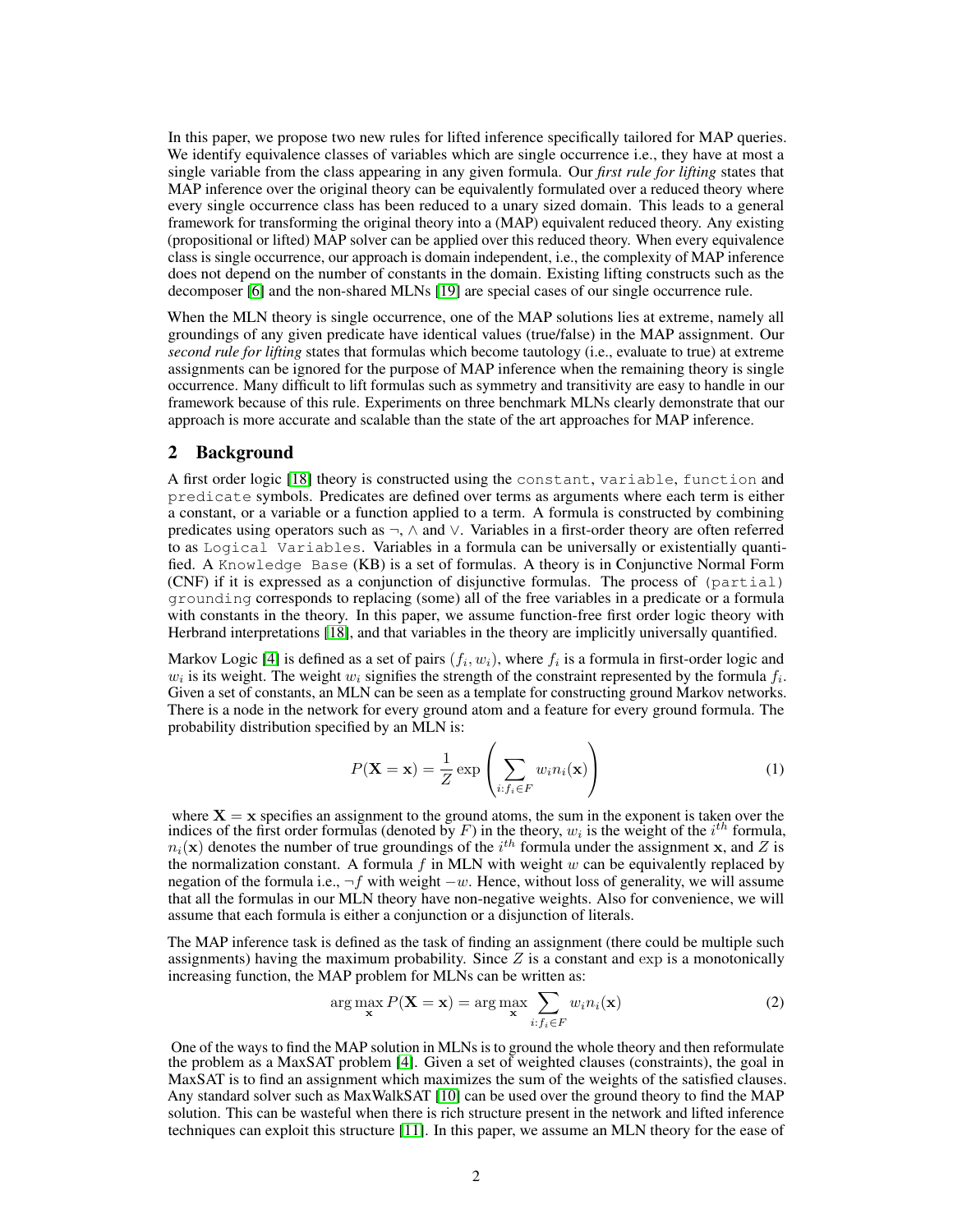exposition. But our ideas are easily generalizable to other similar representations such as weighted parfactors [2], probabilistic knowledge bases [6] and WFOMC [5].

## 3 Basic Framework

#### 3.1 Motivation

Most existing work on lifted MAP inference adapts the techniques for lifting marginal inference. One of the key ideas used in lifting is to exploit the presence of a *decomposer* [2, 6, 9]. A decomposer splits the theory into identical but independent sub-theories and therefore only one of them needs to be solved. A counting argument can be used when a decomposer is not present [2, 6, 9]. For theories containing upto two logical variables in each clause, there exists a polynomial time lifted inference procedure [5]. Specifically exploiting the structure of MAP inference, Sarkhel et. al [19] show that MAP inference in non-shared MLNs (with no self joins) can be reduced to a propositional problem. Despite all these lifting techniques, there is a larger class of MLN formulas where it is still not clear whether there exists an efficient lifting algorithm for MAP inference. For instance, consider the single rule MLN theory:

$$
w_1 \text{ Parent}(X, Y) \land \text{friend}(Y, Z) \Rightarrow Knows(X, Z)
$$

This rule is hard to lift for any of the existing algorithms since neither the decomposer nor the counting argument is directly applicable. The counting argument can be applied after (partially) grounding  $X$ and as a result lifted inference on this theory will be more efficient than ground inference. However, consider adding transitivity to the above theory:

$$
w_2\,Friend(X, Y) \land Friedman(X, Z) \Rightarrow Friedman(X, Z)
$$

This makes the problem even harder because in order to process the new MLN formula via lifted inference, one has to at least ground both the arguments of  $Friend$ . In this work, we exploit specific properties of MAP inference and develop two new lifting rules, which are able to lift the above theory. In fact, as we will show, MAP inference for MLN containing (exactly) the two formulas given above is *domain independent*, namely, it does not depend on the domain size of the variables.

#### 3.2 Notation and Preliminaries

We will use the upper case letters  $X, Y, Z$  etc. to denote the variables. We will use the lower case letters a, b, c etc. to denote the constants. Let  $\Delta_X$  denote the domain of a variable X. We will assume that the variables in the MLN are standardized apart, namely, no two formulas contain the same variable symbol. Further, we will assume that the input MLN is in normal form [9]. An MLN is said to be in normal form if a) If  $X$  and  $Y$  are two variables appearing at the same argument position in a predicate P in the MLN theory, then  $\Delta_X = \Delta_Y$ . b) There are no constants in any formula. Any given MLN can be converted into the normal form by a series of mechanical operations in time that is polynomial in the size of the MLN theory and the evidence. We will require normal forms for simplicity of exposition. For lack of space, proofs of all the theorems and lemmas marked by (\*) are presented in the extended version of the paper (see the supplementary material).

Following Jha et. al [9] and Broeck [5], we define a symmetric and transitive relation over the variables in the theory as follows.  $X$  and  $Y$  are related if either a) they appear in the same position of a predicate P, or b)  $\exists$  a variable Z such that X, Z and Y, Z are related. We refer to the relation above as *binding* relation [5]. Being symmetric and transitive, binding relation splits the variables into a set of equivalence classes. We say that  $X$  and  $Y$  bind to each other if they belong to the same equivalence class under the binding relation. We denote this by writing  $X \sim Y$ . We will use the notation  $\bar{X}$  to refer to the equivalence class to which variable X belongs. As an example, the MLN theory consisting of two rules: 1)  $P(X) \vee Q(X, Y)$  2)  $P(Z) \vee Q(U, V)$  has two variable equivalence classes given by  $\{X, Z, U\}$  and  $\{Y, V\}$ .

Broeck [5] introduce the notion of domain lifted inference. An inference procedure is domain lifted if it is polynomial in the size of the variable domains. Note that the notion of domain lifted does not impose any condition on how the complexity depends on the size of the MLN theory. On the similar lines, we introduce the notion of domain independent inference.

Definition 3.1. *An inference procedure is* domain independent *if its time complexity is independent of the domain size of the variables. As in the case of domain lifted inference, the complexity can still depend arbitrarily on the size of the MLN theory.*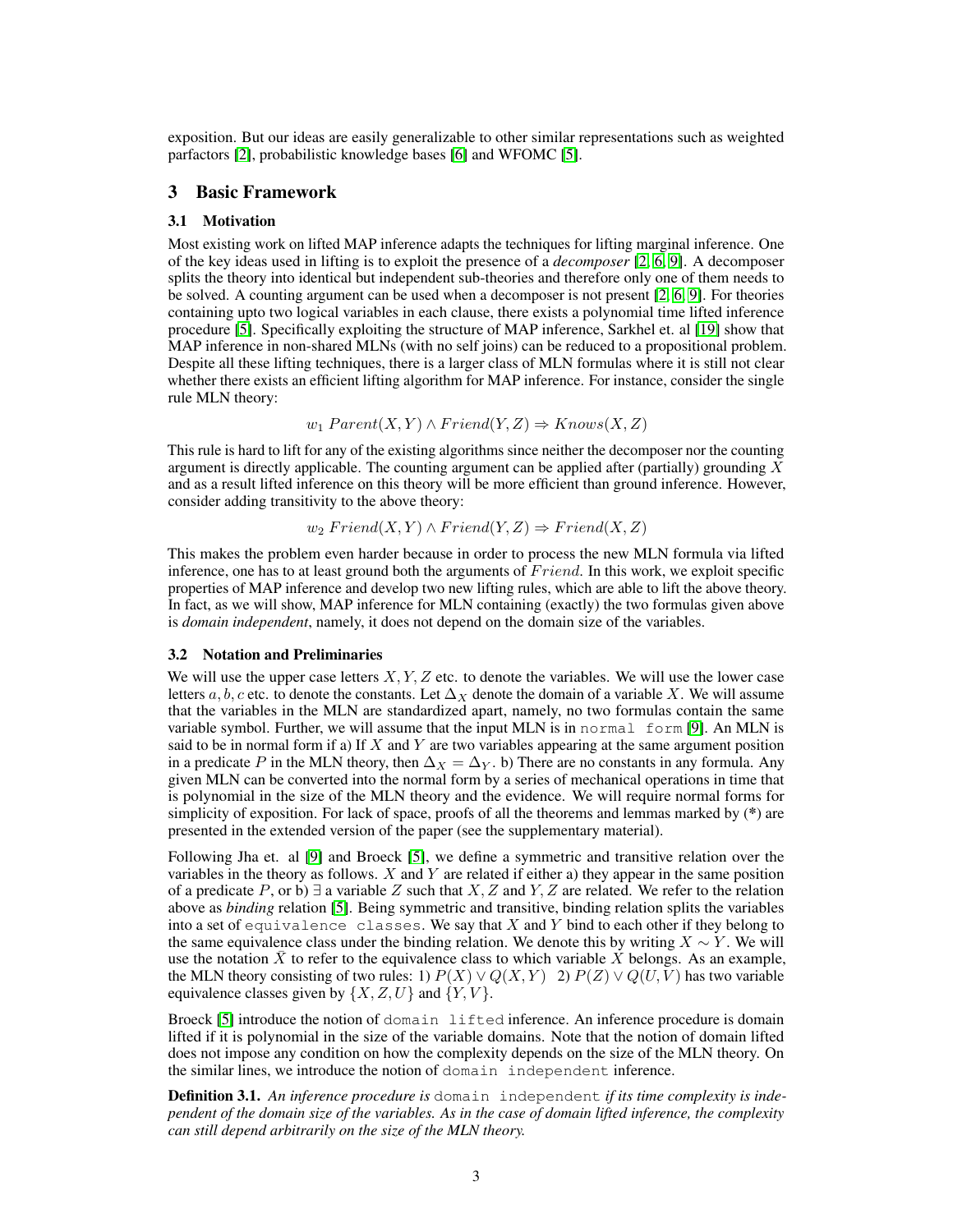## 4 Exploiting Single Occurrence

We show that the domains of equivalence classes satisfying certain desired properties can be reduced to unary sized domains for the MAP inference task. This forms the basis of our first inference rule.

**Definition 4.1.** *Given an MLN theory M, a variable equivalence class X is said to be* single occurrence *with respect to* M *if for any two variables*  $X, Y \in \overline{X}$ , X and Y do not appear *together in any formula in the MLN. In other words, every formula in the MLN has at most a single occurrence of variables from* X¯*. A predicate is said to be single occurrence if each of the equivalence classes of its argument variables is single occurrence. An MLN is said to be* single occurrence *if each of its variable equivalence classes is single occurrence.*

Consider the MLN theory with two formulas as earlier: 1)  $P(X) \vee Q(X, Y) 2$   $P(Z) \vee Q(U, V)$ . Here,  $\{Y, V\}$  is a single occurrence equivalence class while  $\{X, Z, U\}$  is not. Next, we show that the MAP tuple of an MLN can be recovered from a much smaller MLN in which the domain size of each variable in each single occurrence equivalence class is reduced to one.

#### 4.1 First Rule for Lifting MAP

**Theorem 4.1.** Let M be an MLN theory represented by the set of pairs  $\{(f_i, w_i)\}_{i=1}^m$ . Let  $\bar{X}$  be *a* single occurrence equivalence class with domain  $\Delta_{\bar{X}}$ . Then, MAP inference problem in M can be reduced to the MAP inference problem over a simpler MLN  $M_{\bar{X}}^{r}$  represented by a set of pairs  $\{(f_i, w'_i)\}_{i=1}^m$  where the domain of  $\bar{X}$  has been reduced to a single constant.

*Proof.* We will prove the above theorem by constructing the desired theory  $M_{\overline{X}}^r$ . Note that  $M_{\overline{X}}^r$  has the same set of formulas as M with a set of modified weights. Let  $F_{\bar{X}}$  be the set of formulas in M which contain a variable from the equivalence class X. Let  $F_{\overline{X}}$  be the set of formulas in M which do not contain a variable from the equivalence class X. Let  $\{a_1, a_2, \ldots, a_r\}$  be the domain of X. We will split the theory M into r equivalent theories  $\{M_1, M_2, \ldots, M_r\}$  such that for each  $M_j$ : <sup>1</sup>

**1.** For every formula  $f_i \in F_{\bar{X}}$  with weight  $w_i$ ,  $M_j$  contains  $f_i$  with weight  $w_i$ .

**2.** For every formula  $f_i \in F_{-\bar{X}}$  with weight  $w_i$ ,  $M_j$  contains  $f_i$  with weight  $w_i/r$ .

**3.** Domain of  $\bar{X}$  in  $M_i$  is reduced to a single constant  $\{a_i\}$ .

4. All other equivalence classes have domains identical to that in M.

This divides the set of weighted constraints in  $M$  across the  $r$  sub-theories. Formally:

Lemma 4.1. \* *The set of weighted constraints in* M *is a union of the set of weighted constraints in the sub-theories*  $\{M_j\}_{j=1}^r$ .

**Corollary 4.1.** Let x be an assignment to the ground atoms in M. Let the function  $W_M(\mathbf{x})$  denote the *weight of satisfied ground formulas in* M *under the assignment* x *in theory* M*. Further, let* x<sup>j</sup> *denote the assignment* **x** *restricted to the ground atoms in theory*  $M_j$ *. Then:*  $W_M(\mathbf{x}) = \sum_{j=1}^r W_{M_j}(\mathbf{x_j})$ *.* 

It is easy to see that  $M_j$ 's are identical to each other upto the renaming of the constants  $a_j$ 's. Hence, exploiting symmetry, there is a one to one correspondence between the assignments across the sub-theories. In particular, there is one to one correspondence between MAP assignments across the sub-theories  $\{\tilde{M}_j\}_{j=1}^r$ .

**Lemma 4.2.** If  $x_j^{MAP}$  is a MAP assignment to the theory  $M_j$ , then there exists a MAP assignment  $\mathbf{x_i^{MAP}}$  *to*  $M_l$  *such that*  $\mathbf{x_i^{MAP}}$  *is identical to*  $\mathbf{x_j^{MAP}}$  *with the difference that occurrence of constant*  $a_j$  *(in ground atoms of*  $M_j$ *) is replaced by constant*  $a_l$  *(in ground atoms of*  $M_l$ *).* 

Proof of this lemma follows from the construction of the sub-theories  $M_1, M_2, \ldots M_r$ . Next, we will show that MAP solution for the theory  $M$  can be read off from the MAP solution for any of theories  $\{M_j\}_{j=1}^r$ . Without loss of generality, let us consider the theory  $M_1$ . Let  $\mathbf{x}_1^{MAP}$  be some MAP assignment for  $M_1$ . Using lemma 4.2 there are MAP assignments  $\mathbf{x_2^{MAP}}, \mathbf{x_3^{MAP}}, \dots, \mathbf{x_r^{MAP}}$  for  $M_2, M_3, \dots, M_r$  which are identical to  $\mathbf{x_1^{MAP}}$  upto renaming of the constant  $a_1$ . We construct an assignment  $\mathbf{x}^{\text{MAP}}$  for the original theory  $\overline{M}$  as follows.

<sup>&</sup>lt;sup>1</sup>Supplement presents an example of splitting an MLN theory based on the following procedure.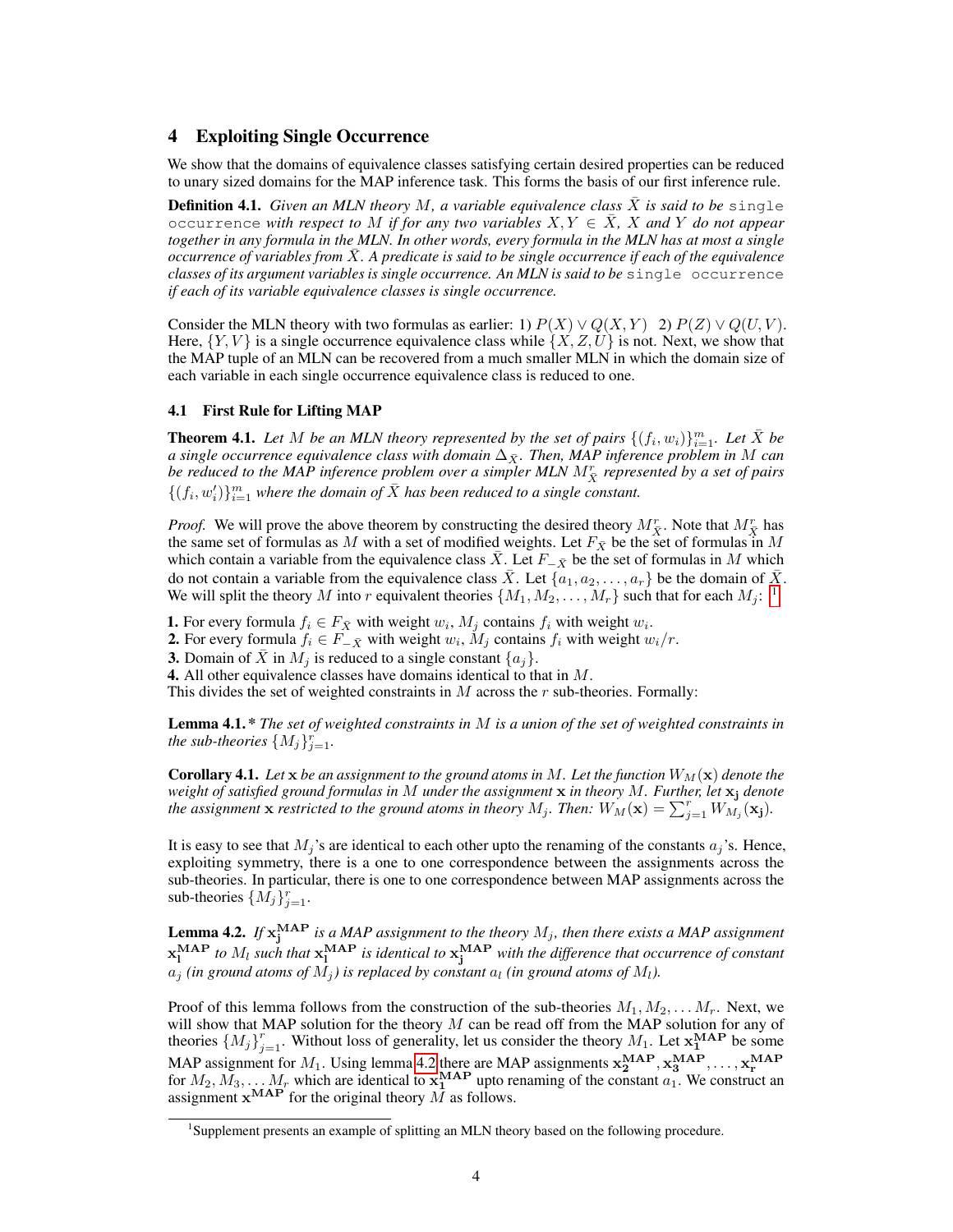**1.** For each predicate  $P$  which does not contain any occurrence of the variables from the equivalence class  $\bar{X}$ , read off the assignment to its groundings in  $x^{MAP}$  from  $x_1^{MAP}$ . Note that assignments of groundings of P are identical in each of  $x_j^{MAP}$  because of Lemma 4.2.

**2.** The (partial) groundings of each predicate P whose arguments contain a variable  $X \in X$  are split across the sub-theories  $\{M_j\}_{1\leq j\leq r}$  corresponding to the substitutions  $\{X = a_j\}_{1\leq j\leq r}$ , respectively. We assign the groundings of P in  $x^{MAP}$  the values from the assignments  $x_1^{MAP}, x_2^{MAP}, \ldots x_r^{MAP}$ for the respective partial groundings. Because of Lemma 4.2, these partial groundings have identical values across the sub-theories upto renaming of the constant  $a_j$  and hence, can be read off from either of the sub-theory assignments, and more specifically,  $x_1^{\text{MAP}}$ .

By construction, assignment  $\mathbf{x}^{\mathbf{MAP}}$  restricted to the ground atoms in sub-theory  $M_j$  corresponds to the assignment  $\mathbf{x}_{j}^{\text{MAP}}$  for each  $j, 1 \leq j \leq r$ .

The only thing remaining to show is that  $x^{MAP}$  is indeed a MAP assignment for M. Suppose it is not, then there is another assignment  $x^{alt}$  such that  $W_M(x^{alt}) > W_M(x^{MAP})$ . Using Corollary  $4.1, W_M(\mathbf{x}^{\textbf{alt}}) > W_M(\mathbf{x}^{\textbf{MAP}}) \Rightarrow \sum_{j=1}^r W_{M_j}(\mathbf{x}_j^{\textbf{alt}}) > \sum_{j=1}^r W_{M_j}(\mathbf{x}_j^{\textbf{MAP}})$ . This means that  $\exists j$ , such that  $W_{M_j}(\mathbf{x_j^{alt}}) > W_{M_j}(\mathbf{x_j^{MAP}})$ . But this would imply that  $\mathbf{x_j^{MAP}}$  is not a MAP assignment for  $M_j$  which is a contradiction. Hence,  $\mathbf{x}^{\mathbf{MAP}}$  is indeed a MAP assignment for M. Definition 4.2. *Application of Theorem 4.1 to transform the MAP problem over an MLN theory* M into the MAP over a reduced theory  $M_{\bar{X}}^r$  is referred to as Single Occurrence Rule for lifted MAP.

Decomposer [6] is a very powerful construct for lifted inference. The next theorem states that a decomposer is a single occurrence equivalence class (and therefore, the single occurrence rule includes the decomposer rule as a special case).

**Theorem 4.2.** \* Let M be an MLN theory and let X be an equivalence class of variables. If X is a *decomposer for* M*, then* X¯ *is single occurrence in* M*.*

## 4.2 Domain Independent Lifted MAP

A simple procedure for lifted MAP inference which utilizes the property of MLN reduction for single occurrence equivalence classes is given in Algorithm 1. Here, the MLN theory is successively reduced with respect to each of the single occurrence equivalence classes.

Algorithm 1 Reducing all the single occurrence equivalence classes in an MLN

| reduceEO(MLN M, class $X$ )                                                                                |
|------------------------------------------------------------------------------------------------------------|
| $M_{\bar{X}}^r \leftarrow \{\}; size \leftarrow  \Delta_{\bar{X}} ; \Delta_{\bar{X}} \leftarrow \{a_1^X\}$ |
| <b>for all</b> Formulas $f_i \in F_{\bar{X}}$ <b>do</b>                                                    |
| Add $(f_i, w_i)$ to $M_{\overline{Y}}^r$                                                                   |
| end for                                                                                                    |
| <b>for all</b> Formulas $f_i \in F_{\overline{x}}$ <b>do</b>                                               |
| Add $(f_i, w_i / size)$ to $M_{\overline{X}}^r$                                                            |
| <b>end for</b> ; return $M_{\bar{v}}^r$                                                                    |
|                                                                                                            |

Theorem 4.3. \* *MAP inference in a single occurrence MLN is domain independent.*

If an MLN theory contains a combination of both single occurrence and non-single occurrence equivalence classes, we can first reduce all the single occurrence classes to unary domains using Algorithm 1. Any existing (lifted or propositional) solver can be applied on this reduced theory to obtain the MAP solution. Revisiting the single rule example from Section 3.1:  $Parent(X, Y) \wedge$  $Friend(Y, Z) \Rightarrow Knows(X, Z)$ , we have 3 equivalence classes  $\{X\}, \{Y\}$ , and  $\{Z\}$ , all of which are single occurrence. Hence, MAP inference for this MLN theory is domain independent.

## 5 Exploiting Extremes

Even when a theory does not contain single occurrence variables, we can reduce it effectively if a) there is a subset of formulas all of whose groundings are satisfied at extremes i.e. the assignments with identical truth value for all the groundings of a predicate, and b) the remaining theory with these formulas removed is single occurrence. This is the key idea behind our second rule for lifted MAP. We will first formalize the notion of an extreme assignment followed by the description of our second lifting rule.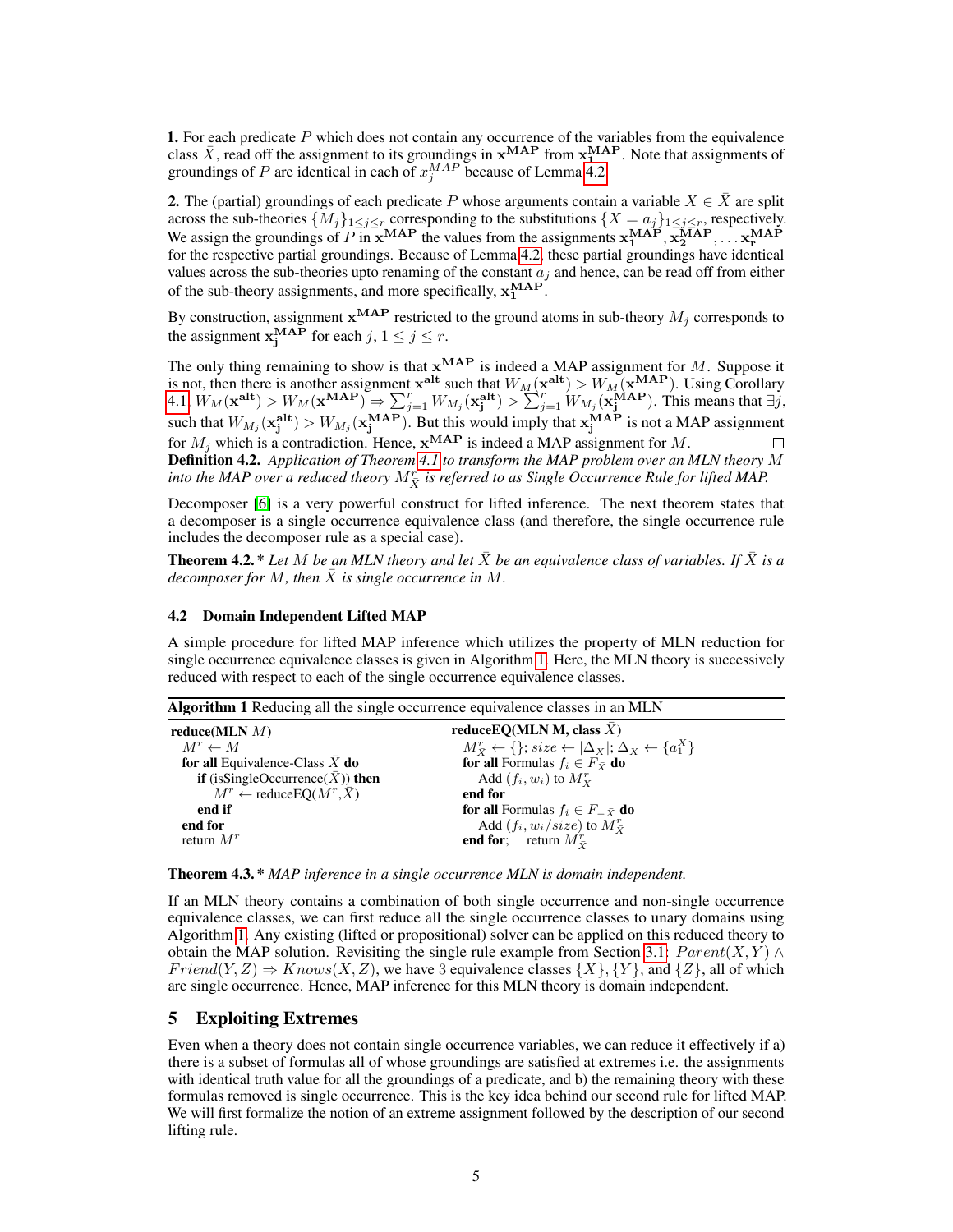#### 5.1 Extreme Assignments

Definition 5.1. *Let* M *be an MLN theory. Given an assignment* x *to the ground atoms in* M*, we say that predicate* P *is at extreme in* x *if all the groundings of* P *take the same value (either* true *or* false*) in* x*. We say that* x *is at extreme if all the predicates in* M *are at extreme in* x*.*

**Theorem 5.1.\*** *Given an MLN theory M, let*  $\mathbf{P_S}$  *be the set of predicates which are single occurrence in* M. Then there is a MAP assignment  $x^{MAP}$  such that  $\forall P \in \mathbf{P_S}$ , P is at extreme in  $x^{MAP}$ .

Corollary 5.1. *A single occurrence MLN admits a MAP solution which is at extreme.*

Sarkhel et. al [19] show that non-shared MLNs (with no self-joins) have a MAP solution at the extreme. This turns out to be a special case of single occurrence MLNs.

Theorem 5.2. \* *If an MLN theory is non-shared and has no-self joins, then* M *is single occurrence.*

#### 5.2 Second Rule for Lifting MAP

Consider the MLN theory with a single formula as in Section 3.1:  $w_1$  Parent(X, Y) ∧  $Friend(Y, Z) \Rightarrow Knows(X, Z)$ . This is a single occurrence MLN and hence by Corollary 5.1, MAP solution lies at extreme. Consider adding the transitivity constraint to the theory:  $w_2$  $Friend(X, Y) \wedge Friend(Y, Z) \Rightarrow Friend(X, Z)$ . All the groundings of the second formula are satisfied at any extreme assignment of the *Friends* predicate groundings. Since, the MAP solution to the original theory with single formula is at extreme, it satisfies all the groundings of the second formula. Hence, it is a MAP for the new theory as well. We introduce the notion of tautology at extremes:

Definition 5.2. *An MLN formula* f *is said to be a tautology at extremes if all of its groundings are satisfied at any of the extreme assignments of its predicates.*

If an MLN theory becomes single occurrence after removing all the tautologies at extremes in it, then MAP inference in such a theory is domain independent.

**Theorem 5.3.**  $*$  *Let*  $M$  *be an MLN theory with the set of formulas denoted by*  $F$ *. Let*  $F_{te}$  *denote a set of formulas in* M *which are tautologies at extremes. Let*  $M'$  *be a new theory with formulas*  $F - F_{te}$ *and formula weights as in M. Let the variable domains in M' be same as in M. If M' is single occurrence then the MAP inference for the original theory* M *can be reduced to the MAP inference* problem over the new theory  $M'$ .

**Corollary 5.2.** Let M be an MLN theory. Let M' be a single occurrence theory (with variable *domains identical to* M*) obtained after removing a subset of formulas in* M *which are tautologies at extremes. Then, MAP inference in* M *is domain independent.*

Definition 5.3. *Application of Theorem 5.3 to transform the MAP problem over an MLN theory* M *into the MAP problem over the remaining theory* M<sup>0</sup> *after removing (a subset of) tautologies at extremes is referred to as Tautology at Extremes Rule for lifted MAP.*

Clearly, Corollary 5.2 applies to the two rule MLN theory considered above (and in the Section 3.1) and hence, MAP inference for the theory is domain independent. A necessary and sufficient condition for a clausal formula to be a tautology at extremes is to have both positive and negative occurrences of the same predicate symbol. Many difficult to lift but important formulas such as symmetry and transitivity are tautologies at extremes and hence, can be handled by our approach.

#### 5.3 A Procedure for Identifying Tautologies

In general, we only need the equivalence classes of variables appearing in  $F_{te}$  to be single occurrence in the remaining theory for Theorem 5.3 to hold.  $2$  Algorithm 2 describes a procedure to identify the largest set of tautologies at extremes such that all the variables in them are single occurrence with respect to the remainder of the theory. The algorithm first identifies all the tautologies at extremes. It then successively removes those from the set all of whose variables are not single occurrence in the remainder of the theory. The process stops when all the tautologies have only single occurrence variables appearing in them. We can then apply the procedure in Section 4 to find the MAP solution for the remainder of the theory. This is also the MAP for the whole theory by Theorem 5.3.

<sup>&</sup>lt;sup>2</sup>Theorem 5.3<sup>g</sup> in the supplement gives a more general version of Theorem 5.3.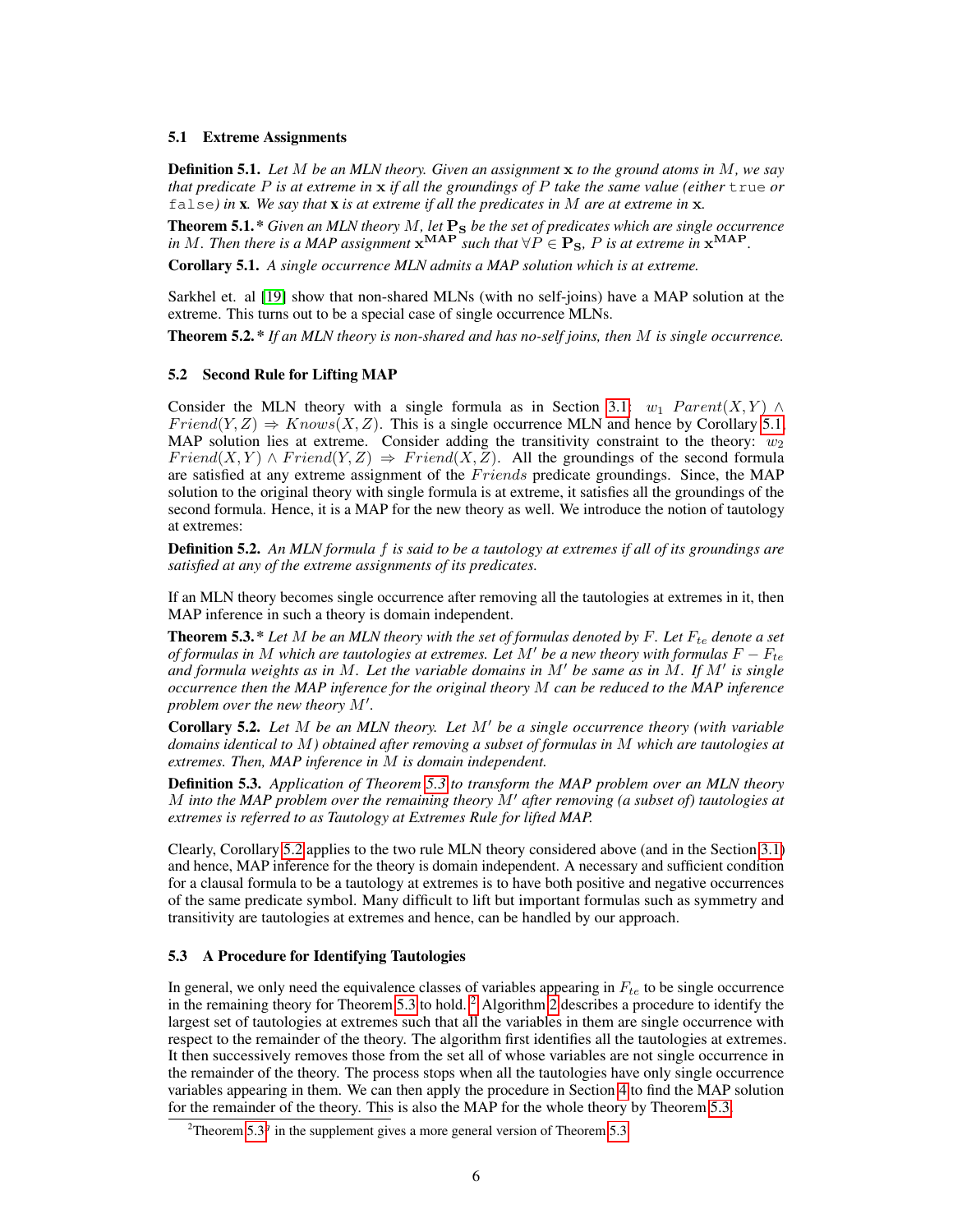| getSingleOccurTautology(MLN $M$ )<br>$F_{te} \leftarrow$ getAllTautologyAtExtremes(M);<br>$F' = F - F_{te}$ ; fixpoint=False;<br>while (fixpoint==False) $do$ | getAllTautologyAtExtremes(MLN M)<br>//Iterate over all the formulas in $M$ and return the<br>//subset of formulas which are tautologies at extremes<br><i>llPseudocode omitted due to lack of space</i> |
|---------------------------------------------------------------------------------------------------------------------------------------------------------------|---------------------------------------------------------------------------------------------------------------------------------------------------------------------------------------------------------|
| $EQVars \leftarrow getSingleOccurVars(F')$<br>fixpoint=True                                                                                                   | isTautologyAtExtreme(Formula $f$ )<br>$f' = \text{Clon}(f)$                                                                                                                                             |
| <b>for all</b> formulas $f \in F_{te}$ <b>do</b>                                                                                                              | ${\bf P}_U \leftarrow$ set of unique predicates in $f'$                                                                                                                                                 |
| <b>if</b> $(!(\text{Vars}(f) \subseteq \text{EQVars}))$ then                                                                                                  | for all $P \in \mathbf{P}_U$ do                                                                                                                                                                         |
| $F' \leftarrow F' \cup \{f\}$ ; fixpoint = False                                                                                                              | ReplaceByNewPropositionalPred $(P, f')$                                                                                                                                                                 |
| end if                                                                                                                                                        | end for                                                                                                                                                                                                 |
| end for<br><b>end while</b> ; return $F - F'$                                                                                                                 | // $f'$ is a propositional formula at this point<br>return is Tautology $(f')$                                                                                                                          |
|                                                                                                                                                               |                                                                                                                                                                                                         |

|  |  | Algorithm 2 Finding Tautologies at Extremes with Single Occurrence Variables |
|--|--|------------------------------------------------------------------------------|
|  |  |                                                                              |

# 6 Experiments

We compared the performance of our algorithm against Sarkhel et. al [19]'s non shared MLN approach and the purely grounded version on three benchmark MLNs. For both the lifted approaches, we used them as pre-processing algorithms to reduce the MLN domains. We applied the ILP based solver Gurobi [8] as the base solver on the reduced theory to find the MAP assignment. In principle, any MAP solver could be used as the base solver  $3$ . For the ground version, we directly applied Gurobi on the grounded theory. We will refer to the grounded version as GRB. We will refer to our and Sarkhel et. al [19]'s approaches as SOLGRB (*Single Occurrence Lifted GRB*) and NSLGRB (*Non-shared Lifted GRB*), respectively.

#### 6.1 Datasets and Methodology

We used the following benchmark MLNs for our experiments. (Results on the Student network [19] are presented in the supplement.):

1) Information Extraction (IE): This theory is available from the Alchemy [13] website. We preprocessed the theory using the pure literal elimination rule described by Sarkhel et. al [19]. Resulting MLN had 7 formulas, 5 predicates and 4 variable equivalence classes.

2) Friends  $\&$  Smokers (FS): This is a standard MLN used earlier in the literature [20]. The MLN has 2 formulas, 3 predicates and 1 variable equivalence class. We also introduced singletons for each predicate.

For each algorithm, we report:

1) Time: Time to reach the optimal as the domain size is varied from  $25$  to  $1000$ .  $4.5$ 

2) Cost: Cost of the unsatisfied clauses as the running time is varied for a fixed domain size (500).

3) Theory Size: Ground theory size as the domain size is varied.

All the experiments were run on an Intel four core i3 processor with 4 GB of RAM.

#### 6.2 Results

Figures 1a-1c plot the results for the IE domain. Figure 1a shows the time taken to reach the optimal. 6 This theory has a mix of single occurrence and non-single occurrence variables. Hence, every algorithm needs to ground some or all of the variables. SOLGRB only grounds the variables whose domain size was kept constant. Hence, varying domain size has no effect on SOLGRB and it reaches optimal instantaneously for all the domain sizes. NSLGRB partially grounds this theory and its time to optimal gradually increases with increasing domain size. GRB performs significantly worse due to grounding of the whole theory.

Figure 1b (log scale) plots the total cost of unsatisfied formulae with varying time at domain size of 500. SOLGRB reaches optimal right in the beginning because of a very small ground theory. NSLGRB takes about 15 seconds. GRB runs out of memory. Figure 1c (log scale) shows the size of the ground theory with varying domain size. As expected, SOLGRB stays constant whereas the

 $3U\sin g$  MaxWalkSAT [10] as the base solver resulted in sub-optimal results.

<sup>4</sup> For IE, two of the variable domains of were varied and other two were kept constant at 10 as done in [19].

<sup>5</sup>Reported results are averaged over 5 runs.

<sup>6</sup> NSLGRB and GRB ran out of memory at domain sizes 800 and 100, respectively.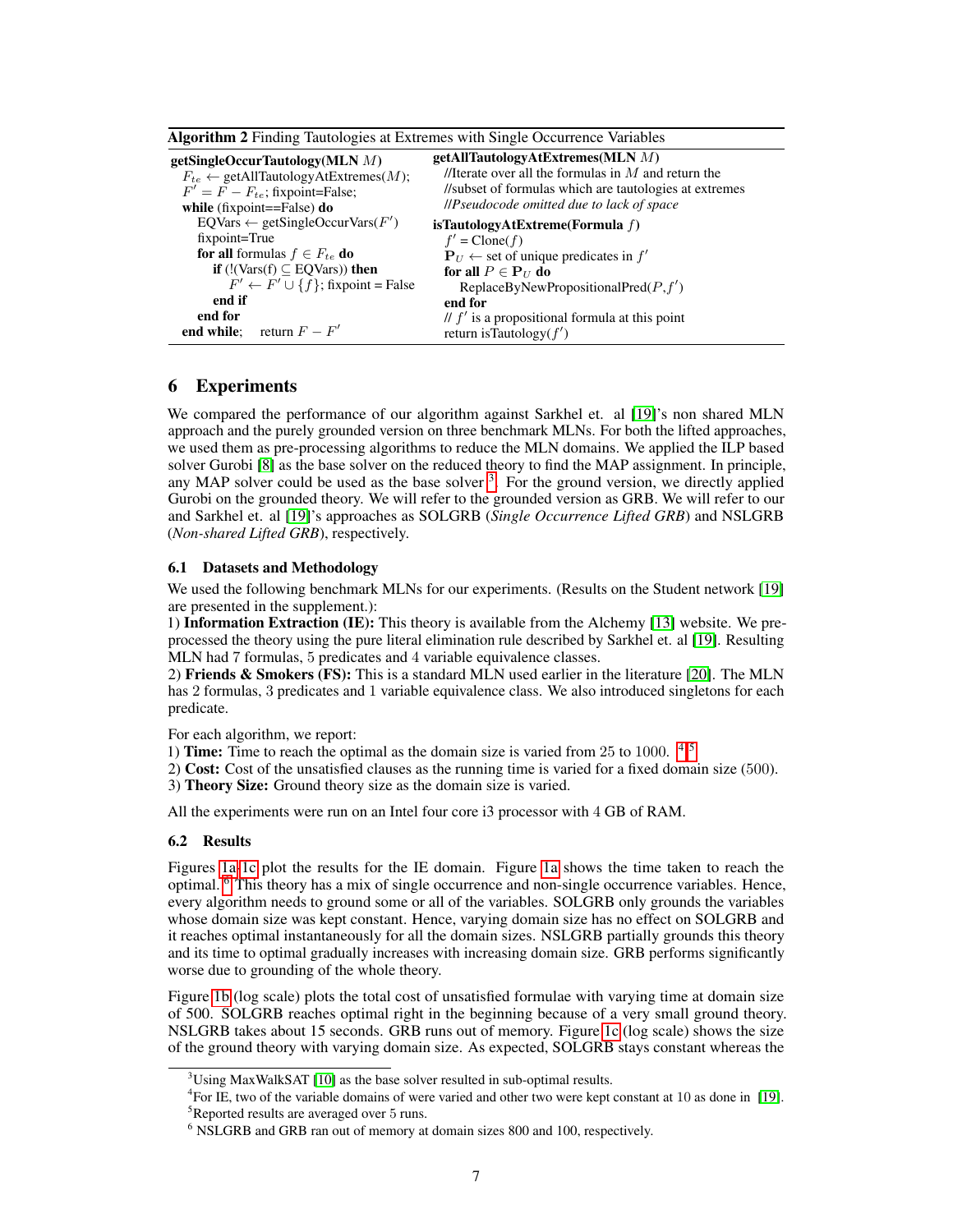ground theory size increases polynomially for both NSLGRB and GRB with differing degrees (due to the different number of variables grounded).

Figure 2 shows the results for FS. This theory is not single occurrence but the tautology at extremes rule applies and our theory does not need to ground any variable. NSLGRB is identical to the grounded version in this case. Results are qualitatively similar to IE domain. Time taken to reach the optimal is much higher in FS for NSLGRB and GRB for larger domain sizes.

These results clearly demonstrate the scalability as well as the superior performance of our approach compared to the existing algorithms.



Figure 2: Friends & Smokers

# 7 Conclusion and Future Work

We have presented two new rules for lifting MAP inference which are applicable to a wide variety of MLN theories and result in highly scalable solutions. The MAP inference problem becomes domain independent when every equivalence class is single occurrence. In the current framework, our rules have been used as a pre-processing step generating a reduced theory over which any existing MAP solver can be applied. This leaves open the question of effectively combining our rules with existing lifting rules in the literature.

Consider the theory with two rules:  $S(X) \vee R(X)$  and  $S(Y) \vee R(Z) \vee T(U)$ . Here, the equivalence class  $\{X, Y, Z\}$  is not single occurrence, and our algorithm will only be able to reduce the domain of equivalence class  $\{U\}$ . But if we apply Binomial rule [9] on S, we get a new theory where  $\{X, Z\}$ becomes a single occurrence equivalence class and we can resort to domain independent inference. 7 Therefore, application of Binomial rule before single occurrence would lead to larger savings. In general, there could be arbitrary orderings for applying lifted inference rules leading to different inference complexities. Exploring the properties of these orderings and coming up with an optimal one (or heuristics for the same) is a direction for future work.

## 8 Acknowledgements

Happy Mittal was supported by TCS Research Scholar Program. Vibhav Gogate was partially supported by the DARPA Probabilistic Programming for Advanced Machine Learning Program under AFRL prime contract number FA8750-14-C-0005. We are grateful to Somdeb Sarkhel and Deepak Venugopal for sharing their code and also for helpful discussions.

 $^7$ A decomposer does not apply even after conditioning on S.